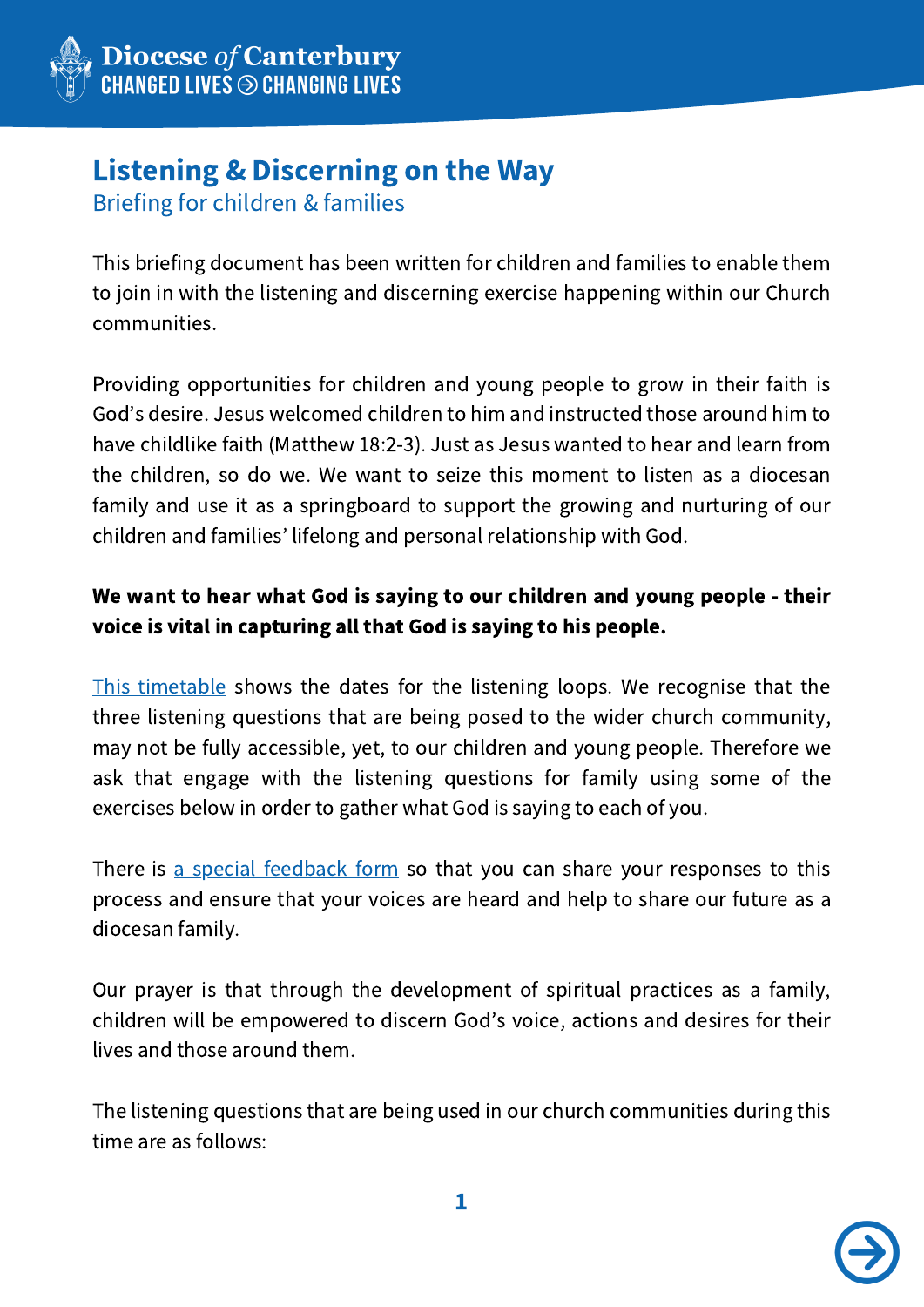

- What are we noticing... of God's movement at this difficult time?
- What are we learning... as we reflect on how God seems to be moving?
- What might let go of or allow to die... so that we may enter a new future with God?

The listening questions that we'd recommend for use with children and families are as follows:

- Ask God what he wants to show us I wonder where you have noticed God?
- Ask God what he wants us to learn I wonder where God is working and how he would like us to join in?
- Ask God what he wants us to stop, so he can work with us to start something new

# Sharing children & young people's faith journeys

God speaks to children. He is faithful enough to keep talking even when they don't think they hear him.

#### How can we point out where God is already working in their daily lives, as they learn to listen and recognise his voice?

The exercises outlined below are designed to support you and your family in forming a daily spiritual rhythm to ʻchat and catch' with God. So, when you are asked ʻWhat are you hearing from God?' ʻWhat have you noticed God doing or saying?' your family will be able to truly engage with these questions, because it is part of your daily walk and spiritual practice.

I wonder how you will be able to make some of these practices a habit and part of your daily life? I wonder what the impact will be on you and your family?

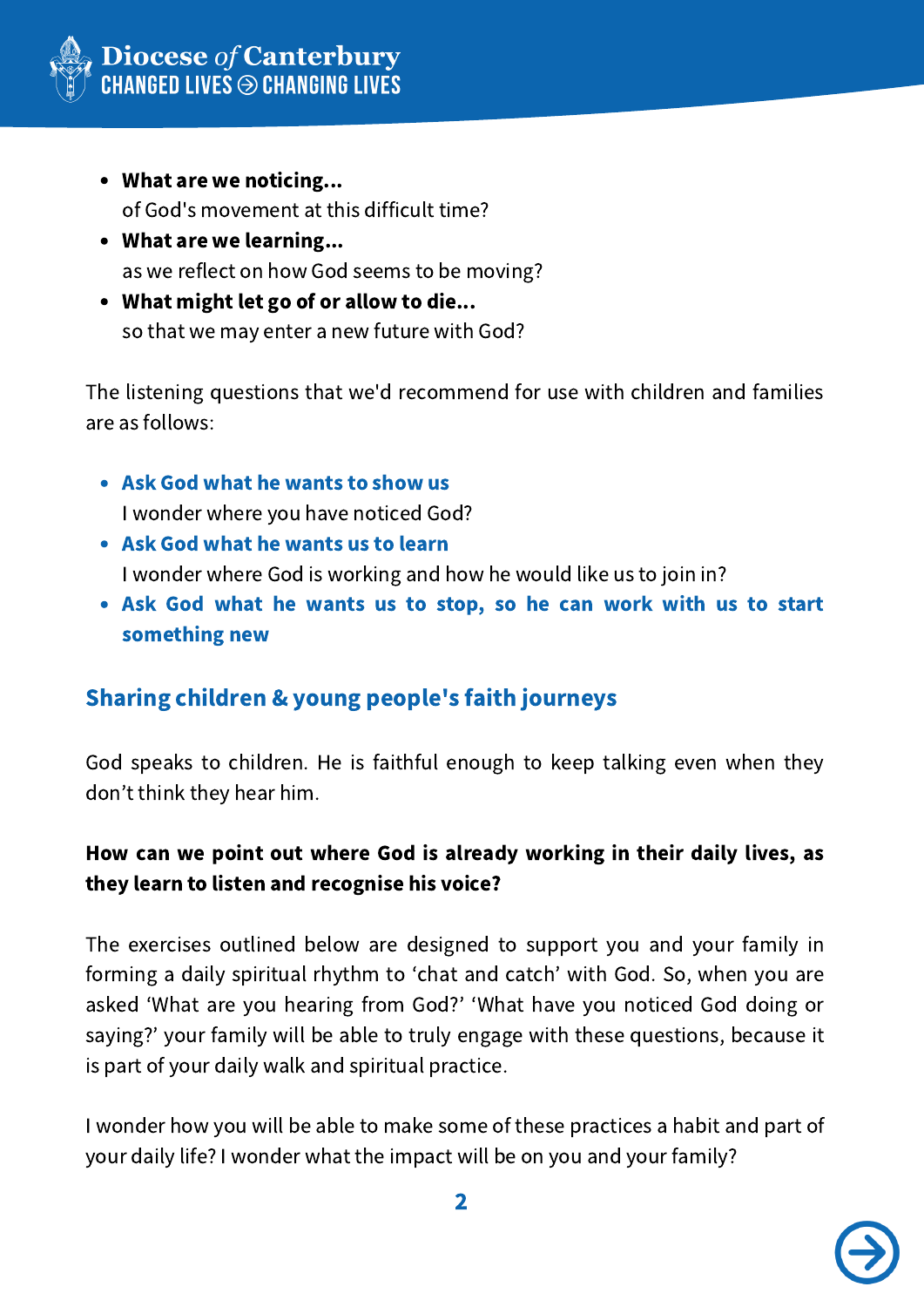

## Catch & Chat

We offer our grateful thanks to the work of Rachel Turner from **Parenting For** Faith who has [influenced](http://www.parentingforfaith.org/) this section.

ʻChat and Catch' is simply a way to describe prayer. Just like we chat with our friends, and catch their answer - whether they tell us in words, a gesture or just body language - so we can chat and catch with God.

Chatting (conversational prayer) encourages children to use informal language, as well as non-verbal forms, to communicate with God.

Catching (listening to God through prayer) is simply supporting children to recognise and respond to God's voice – however he chooses to speak – meaning that they can easily, naturally and directly connect with God in a two-way, ongoing conversation about anything, whenever and wherever they are.

Using the term 'catch', when thinking about listening to God, helps children understand that listening is active and they need to be ready to ʻcatch' whatever God is going to send them.

The promises in the Bible tell us that God will answer when we speak to him and that we will recognise his voice. We all have to learn how to do this and make it part of our daily practice so that we become more in tune with God's voice.

#### Example chatting prompts:

- Tell God about your day, what went well, what didn't
- Tell God something that makes you feel worried and why
- Show or tell God something you are proud of
- Tell or show God something you are thankful for
- Tell God about a time when you felt really alone
- Tell God about something that makes you feel loved

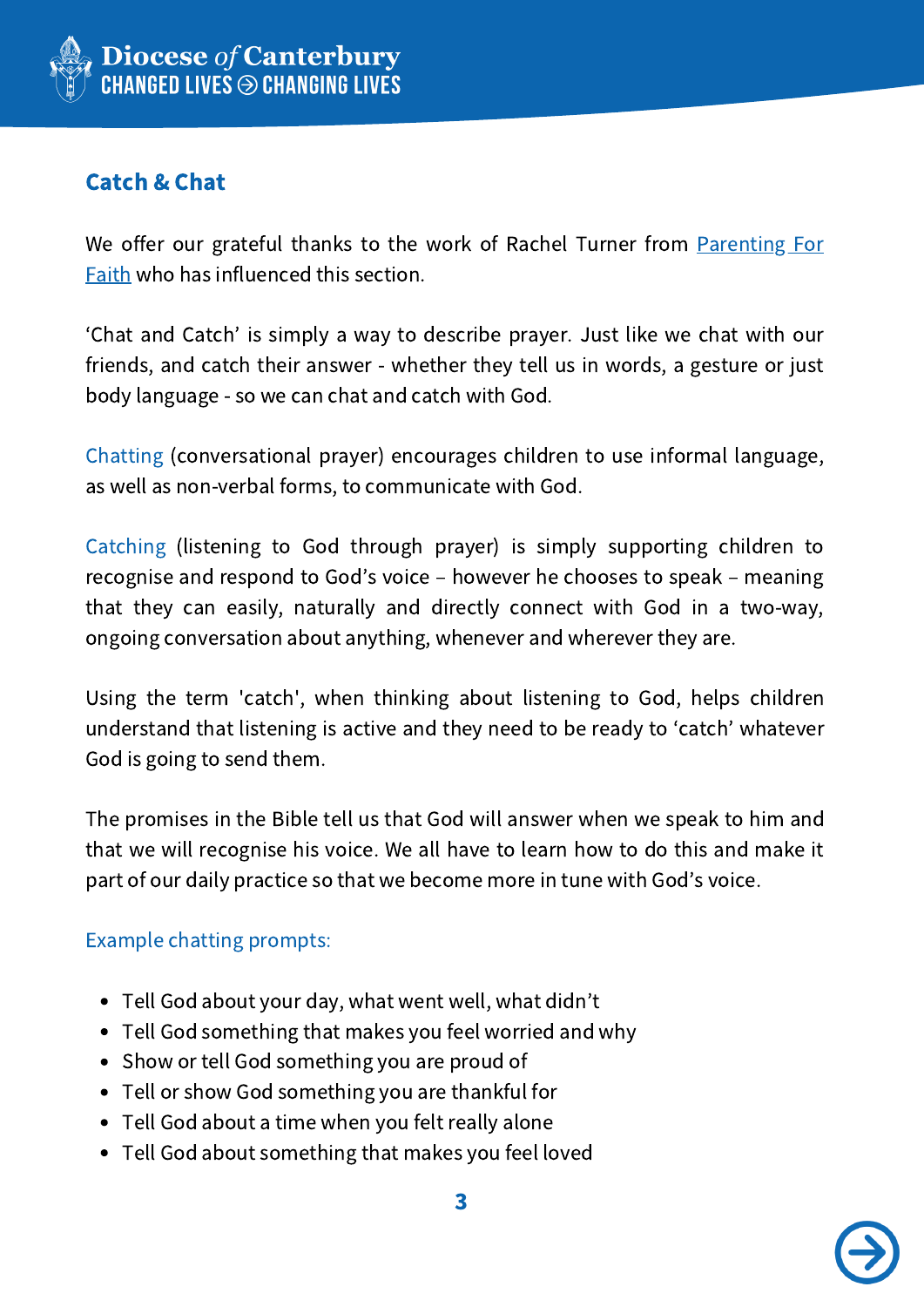

#### Example catching prompts:

- Jesus is there anything today that we could thank you for? Why?
- Is there anything that we need to say sorry for?
- Is there anyone you want us to pray for?
- Are there any burdens or sadness we are carrying that you want to lift for us? Ask Jesus where it came from, what it is, and if he would please remove it.
- Jesus, do you have any promises or blessings for me before I go to sleep?

#### Recording what we catch – practical examples

- Consider starting a family journal to record God's words and promises
- Use post it notes or luggage tags to record God's answers to your catch questions
- Share what you have heard with each other or other friends and family
- Could you draw or paint what God has shown you/ spoken to you about?
- Could you use Lego, playdough or sand to recreate what God said to you?

Find out more about Catch & Chat - including ideas for engaging with this as a family - on our [website](https://canterburydiocese.org/childrenandyoungpeople/growing-faith/nurturing-faith-at-home/chat-and-catch/) here.

## Examen Prayer

The Examen prayer is a practice for discerning the voice and activity of God within the flow of the day. It is a chance to reflect on the day and consider how and where God might be prompting you to behave or act. You may choose to discuss some of these together, ponder silently on some of the prompts, or turn them into prayers. Adapt the questions to suit your family. Model and coach your children in this practice, so it becomes part of their daily rhythm.

1. Give thanks – What are you grateful for today? Where have you noticed God at work? Were there moments when I felt ungrateful?

2. Ask for help – What do you need help with? Who around you might need help? Where have you seen God at work?

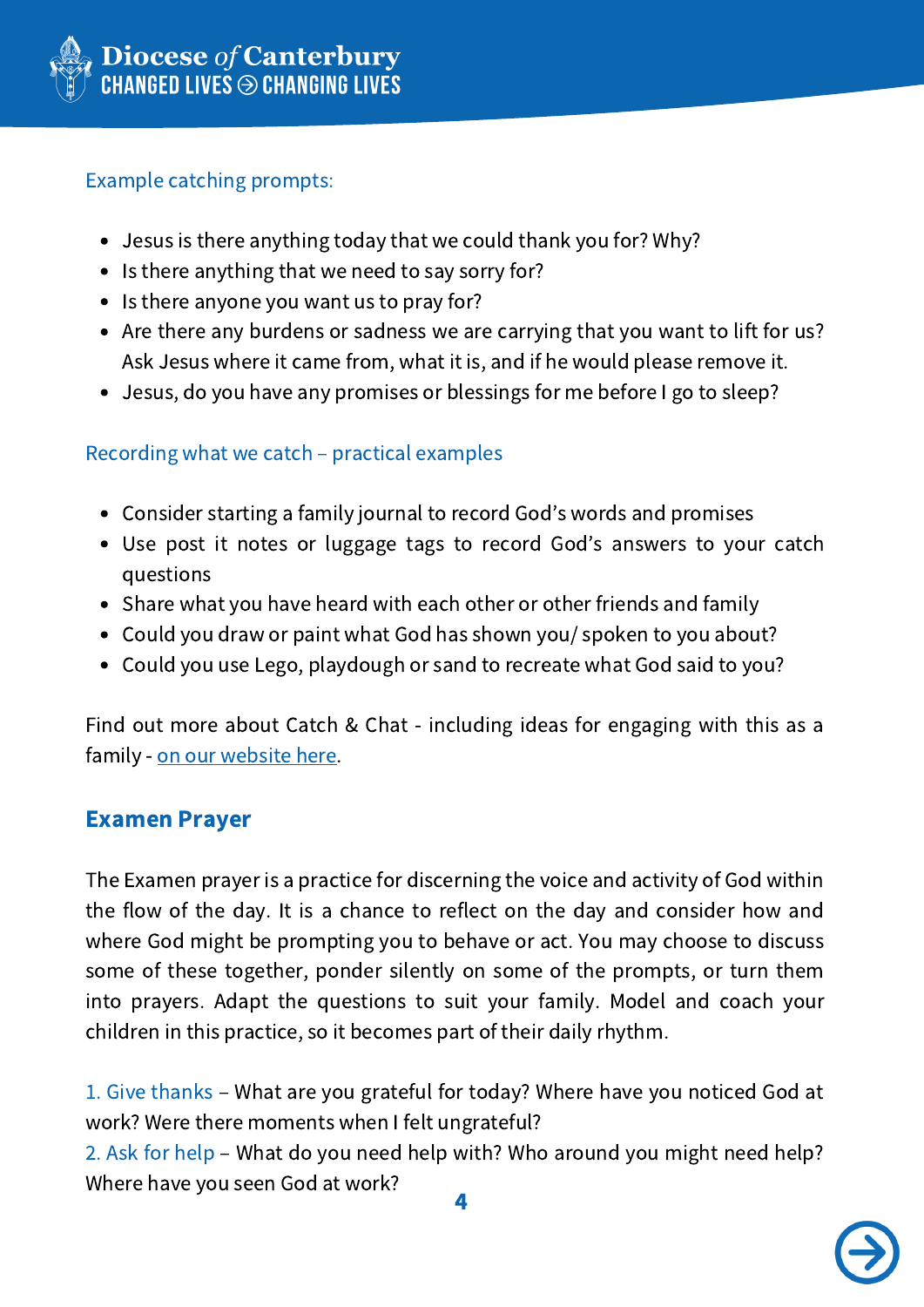

3. Reflect on your day - What have you seen, what have you noticed? What was the most life -giving part of your day? What was the most difficult or challenging part of your day? When today did you feel connected to God? When did you feel least connected?

4. Say sorry - Look inward, who/what do I need to say sorry to/for, What might I need to do differently?

5. Decide - Look forward into the coming days… Where/What might God be prompting you to go, do or say?

#### I wonder how you might use this prayer and reflection exercise with your family?

I wonder how it might open up listening and noticing conversations with your family?

## Stepping into Bible stories

This exercise encourages your family to ʻstep into' a Bible story to hear what God is saying to them through the words. Teach your child to visualise the story in their imagination as they meet with and catch from God.Ask your child to choose a Bible story. Invite the child to find Jesus in the story, approach him, talk to him, touch him and listen to him. As you read the story together discuss: "Where is he, what is he doing, what is he saying?" "I wonder what Jesus wants to say to you through this story?" Try the example below:

#### Jesus calms a storm

Text from Mark 4:35-41 (The Passion Translation)

Later that day, after it grew dark, Jesus said to his disciples, "Let's cross over to the other side of the lake." After they had sent the crowd away, they pushed off from shore with him, as he had been teaching from the boat, and there were other boats that sailed with them.